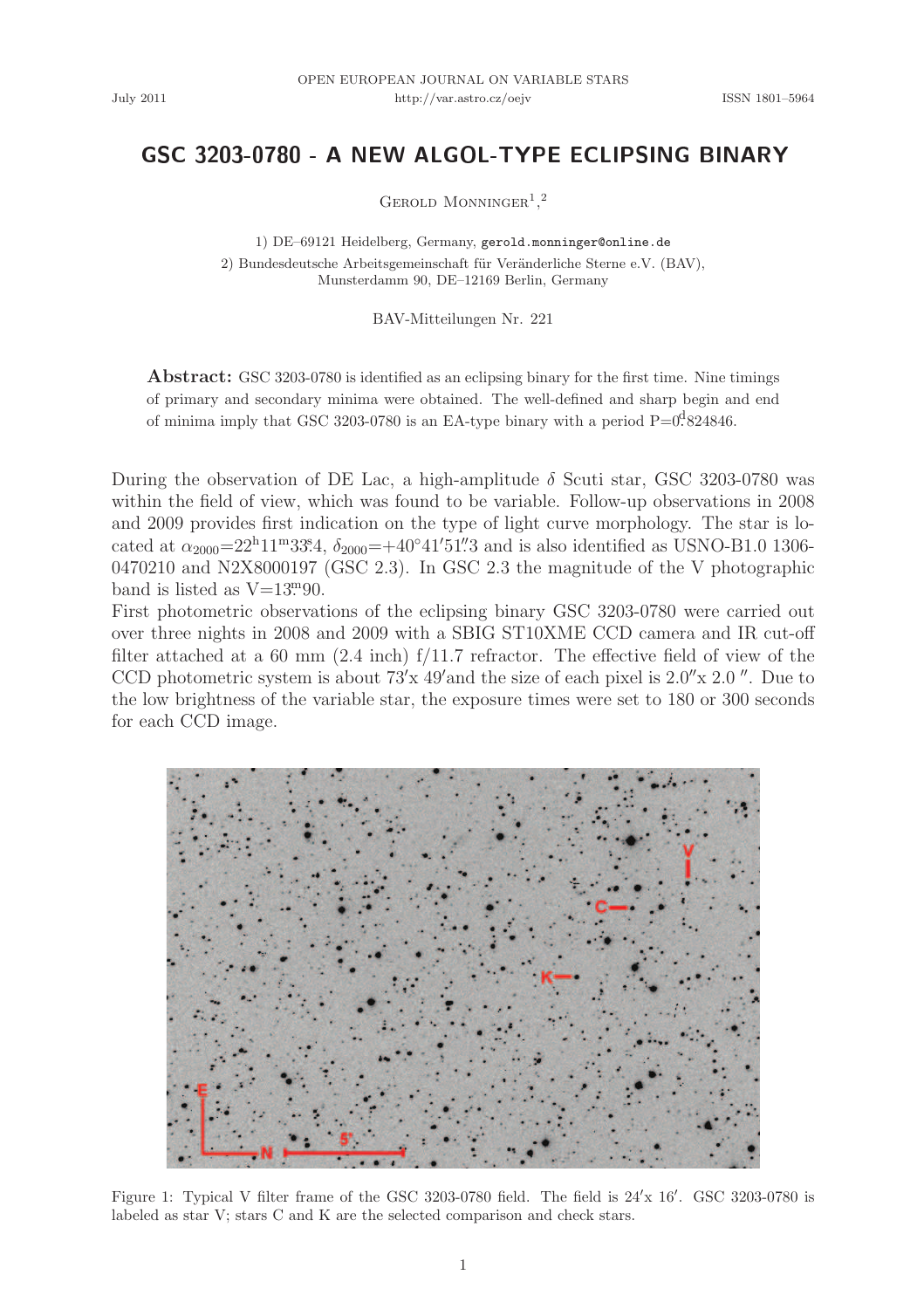July 2011

Further time-series CCD photometry was obtained for GSC 3203-0780 during 11 nights between 15 July 2010 and 18 July 2011 using a 14 inch cassegrain telescope at f/6 equipped with a CCD SBIG ST10XME and V filter in Gemmingen (Germany). The CCD was configured in a 3x3 binning mode resulting in an angular resolution of 2.0′′/pixel (the field of view is 24′x 16′ ). The typical integration time was 300 seconds.

The CCD images were reduced with standard procedures in Mira AP<sup>1</sup>. The flatfield correction utilized sky-flat images taken during the morning twillight. Aperture photometry was also performed in Mira AP and differential magnitudes were calculated. In total 763 data points were used in the analysis obtained during 61.3 hours of observation.

GSC 3203-0150 and N2X8001356, which are located in the vicinity of GSC 3203-0780 and have similar magnitudes, were used as comparison and check stars (see Fig.1).

The standard deviations of the comp-check magnitudes in different nights are ranging from  $0^{\text{m}} 006$  to  $0^{\text{m}} 028$ .

The following times of primary and secondary minima have been determined using the Kwee and Van Woerden method (Kwee et al. (1956)).

| $date (yyy-mm-dd)$ | minimum time $HJD 24$ | 士     | type | Е        | $O-C$ [d] | filter      | Ν  |
|--------------------|-----------------------|-------|------|----------|-----------|-------------|----|
| 2008-10-18         | 54758.3950            | .0008 |      | $\Omega$ | $-0.0003$ | IR cut-off  | 49 |
| 2009-06-29         | 55012.4478            | .0003 |      | 308      | $-0.0002$ | $IRcut-off$ | 77 |
| 2010-07-15         | 55393.5264            | .0005 |      | 770      | $-0.0003$ |             | 26 |
| 2010-07-30         | 55408.3760            | .0009 |      | 788      | $+0.0020$ | V           | 77 |
| 2010-09-20         | 55460.3394            | .0004 |      | 851      | 0.0000    | V           | 58 |
| 2010-10-11         | 55481.3755            | .0003 | Н    | 876.5    | $+0.0026$ | V           | 80 |
| 2010-10-25         | 55495.3974            | .0003 | Н    | 893.5    | $+0.0021$ | V           | 32 |
| 2011-07-15         | 55758.5214            | .0002 | Н    | 1212.5   | $+0.0003$ | V           | 48 |
| 2011-07-18         | 55761.4074            | .0003 |      | 1216     | $-0.0007$ | V           | 53 |

Table 1: New times of primary (I) and secondary (II) minima of GSC 3203-0780.

A linear fit to the 6 times of primary mimima provides the following ephemeris:

$$
\mathrm{HJD_{MinI}} = 2454758.3953 + 0.824846 \times E. \\ \pm 8 \qquad \pm 1
$$

Figure 2 shows the phased light curve for GSC 3203-0780 from all the V filtered data relative to GSC 3203-0150.

To estimate the observed eclipse depths, polynomial fits of fourth degree were carried out to each of the primary and secondary minimum of the data sets individually. Finally, the mean differential magnitudes were calculated.

As a result of the fitting procedure we obtain an amplitude  $\Delta V = 0.08 \pm 0.003$  for the primary and  $\Delta V = 0^{m} 63 \pm 0^{m} 02$  for the secondary minimum.

<sup>1</sup>Mira AP software by Mirametrics, Inc. (USA)